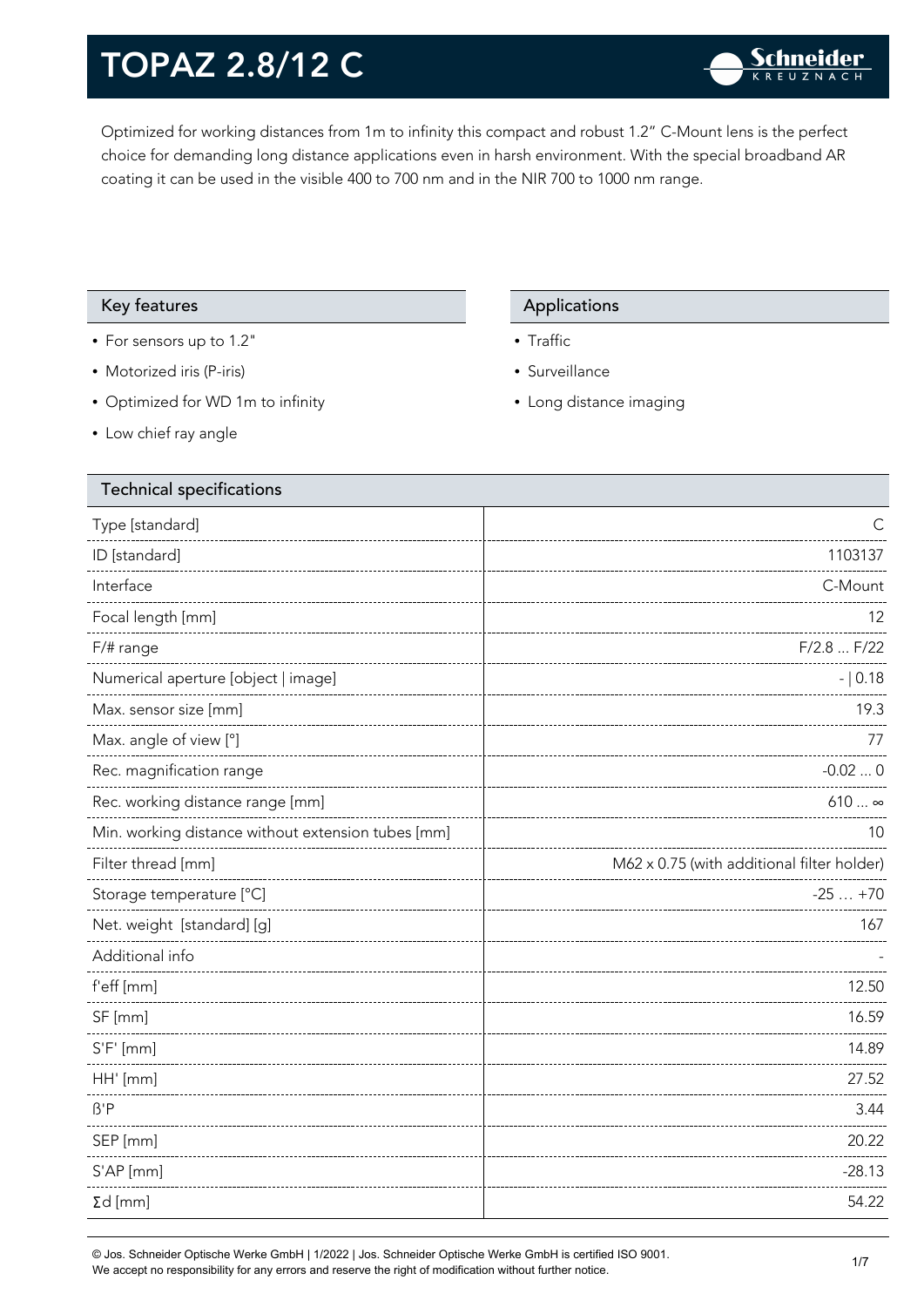

### MTF charts

| Spectrum name    | VIS |     |     |     |     |     |
|------------------|-----|-----|-----|-----|-----|-----|
| Wavelengths [nm] | 425 | 475 | 525 | 575 | 625 | 675 |
| Rel. weights [%] |     | 6   |     |     | 1 C |     |



© Jos. Schneider Optische Werke GmbH | 1/2022 | Jos. Schneider Optische Werke GmbH is certified ISO 9001. We accept no responsibility for any errors and reserve the right of modification without further notice.<br>We accept no responsibility for any errors and reserve the right of modification without further notice.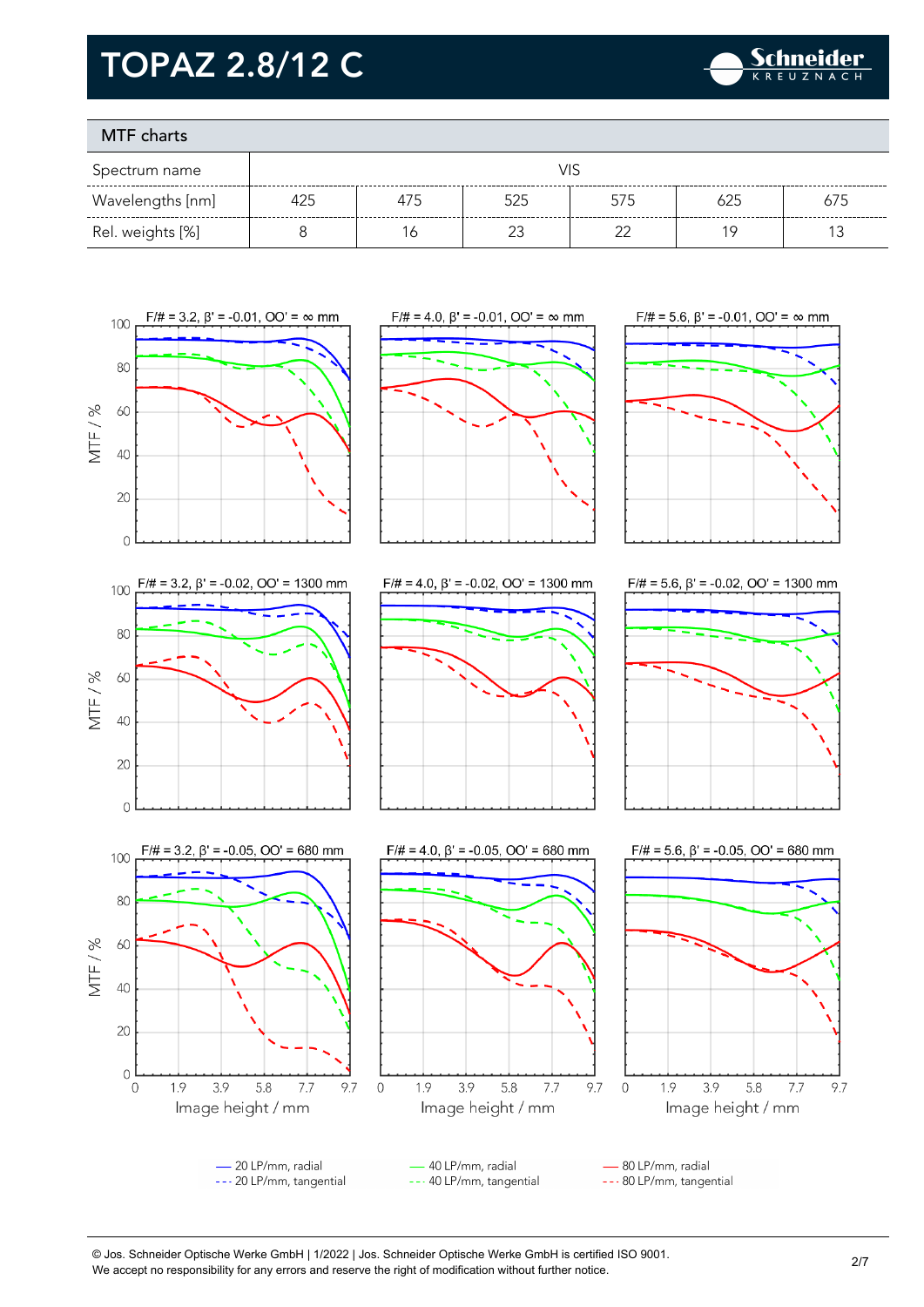

Rel. illumination vs. image height



#### Distortion vs. image height



#### Transmittance vs. wavelength



© Jos. Schneider Optische Werke GmbH | 1/2022 | Jos. Schneider Optische Werke GmbH is certified ISO 9001.  $\bullet$  Jos. Scrifierder Opuscrie werke Grillon | 1/2022 | Jos. Scrifierder Opuscrie werke Grillon is certified iSO 9001.<br>We accept no responsibility for any errors and reserve the right of modification without further notice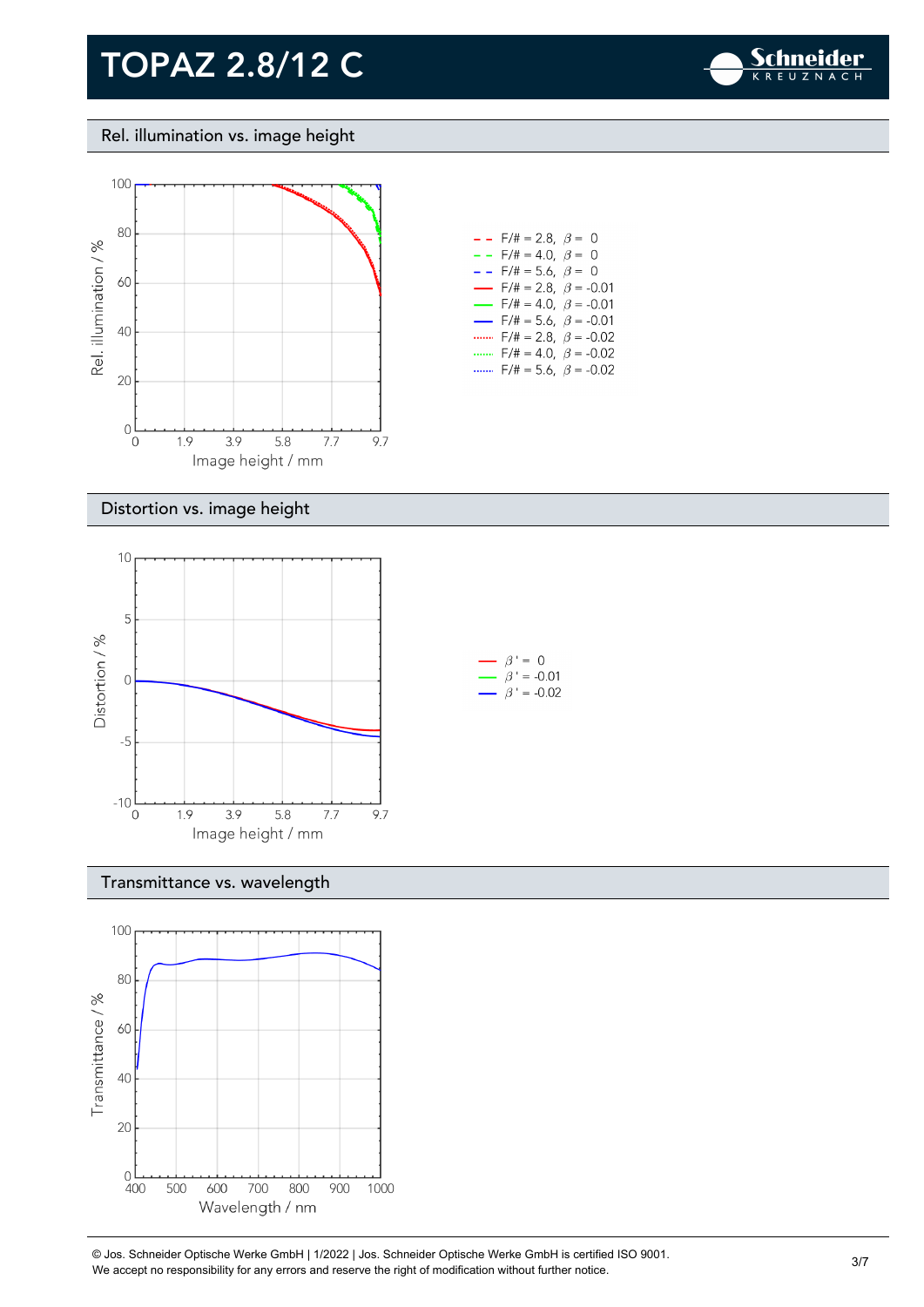

### Technical drawings

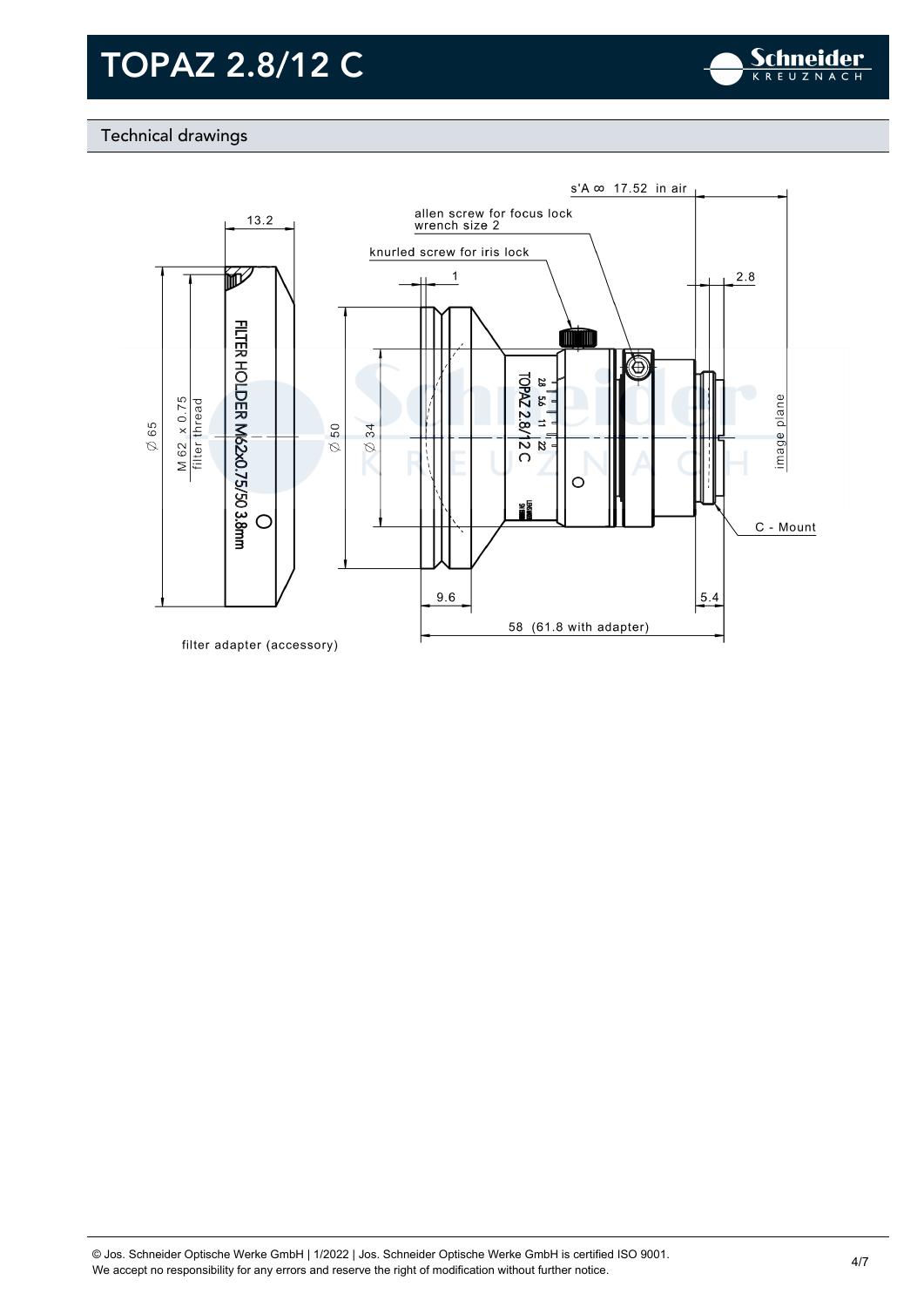

| Accessories    | <b>Mount</b>      | Eff. length      |         |
|----------------|-------------------|------------------|---------|
| Adapter        | CS-Mount          | $5 \, \text{mm}$ | 25081   |
|                | C-Mount / M42x1   | $5.5 \text{ mm}$ | 1075817 |
| Extension tube | C-Mount / C-Mount | $5 \, \text{mm}$ | 39316   |
|                | C-Mount / C-Mount | $8 \text{ mm}$   | 39315   |
|                | C-Mount / C-Mount | $10 \text{ mm}$  | 39312   |
| Filter holder  | M62x0.75          |                  | 1099613 |

© Jos. Schneider Optische Werke GmbH | 1/2022 | Jos. Schneider Optische Werke GmbH is certified ISO 9001. We Jos. Scrifielder Optische Werke Grifort | 1/2022 | Jos. Scrifielder Optische Werke Grifort is certified ISO 9001.<br>We accept no responsibility for any errors and reserve the right of modification without further notice.